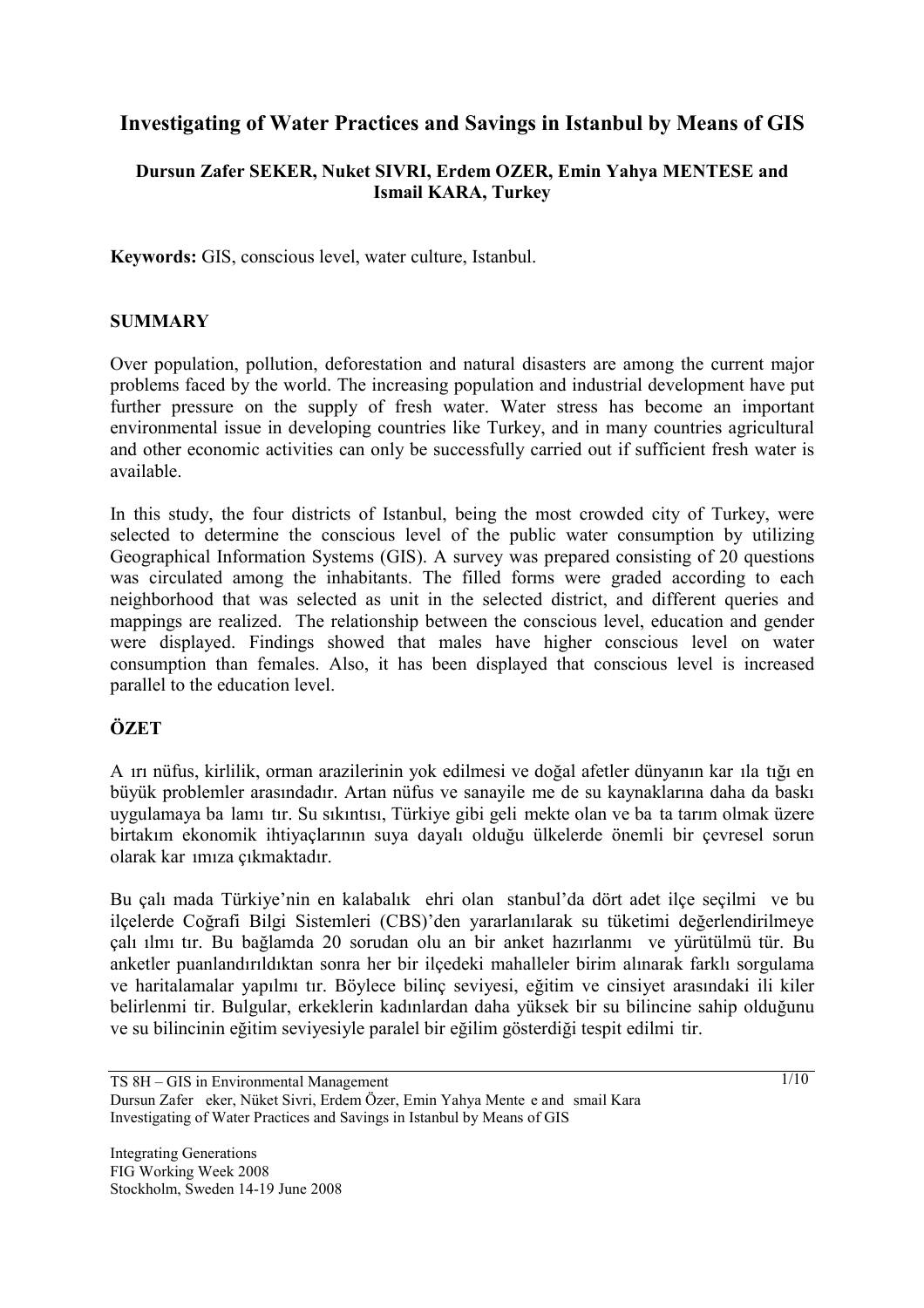# **Investigating of Water Practices and Savings in Istanbul by Means of GIS**

# **Dursun Zafer SEKER, Nuket SIVRI, Erdem OZER, Emin Yahya MENTESE and Ismail KARA, Turkey**

# **1. INTRODUCTION**

Almost 97.5% of available water on earth is brackish water, and unfortunately it cannot be directly used by the humans. 70% of the remaining 2.5% of water on earth exists as ice, and 30% of it is in the form of moisture and under-soil water. As a result, the accessible water on earth is only 1%. Therefore, the analysis and improvement of the sensitivity and conscious level on water issue is a crucial concern.

In parallel to technological changes in the world, the triggering effect of global warming indicates the loss of water supplies. Besides, over population is another threat that accelerates water consumption leading to loss of water resources. The water shortage especially causes troubles in countries which are economically based on agricultural and water-induced industries. These factors clearly show that water saving and awareness on water usage is a critical concern for future (Celikkale; 2006).

The water usage habits and water culture have to be determined for every country and for every city. Within this context, Geographic Information System (GIS) with its efficient, procreative structure and ability to reach the people with its visuality; is accepted as one of the best analysis methods regarding water saving and usage. In this study, GIS was used to determine the water consumption tendencies and related analyses were applied in the preselected districts of Istanbul. In this study, the analysis of the water consumption tendencies and water culture in GIS environment was intended. With its population over 12 millions, the four districts (Kadikoy, Bakirkoy, Sariyer, and Bahcelievler) of Istanbul were chosen according to general education level of the inhabitants and development status. To determine the conscious level, surveys consisting of 20 questions were used. Totally, 516 surveys were carried out and according to the evaluation grades the analysis was made. Based on these surveys, distribution of conscious level of the parishes, distribution of the educational overview and distribution of gender were recorded and presented visually on GIS environment.

### **2. GENERAL STATUS OF WATER**

Water as the essential source of life is the main input of living organisms. However, in the past two decades, the growing population and water demand brought a potential water crisis into agendas. Besides these effects, water demand causes some economical, political and environmental struggles and competitions, and these are wide spreading. Water supplies head lots of problems regarding quantity, quality and sectoral uses. Agricultural use, industrial use, energy production, national security issues are also affected from the water crisis. Water is a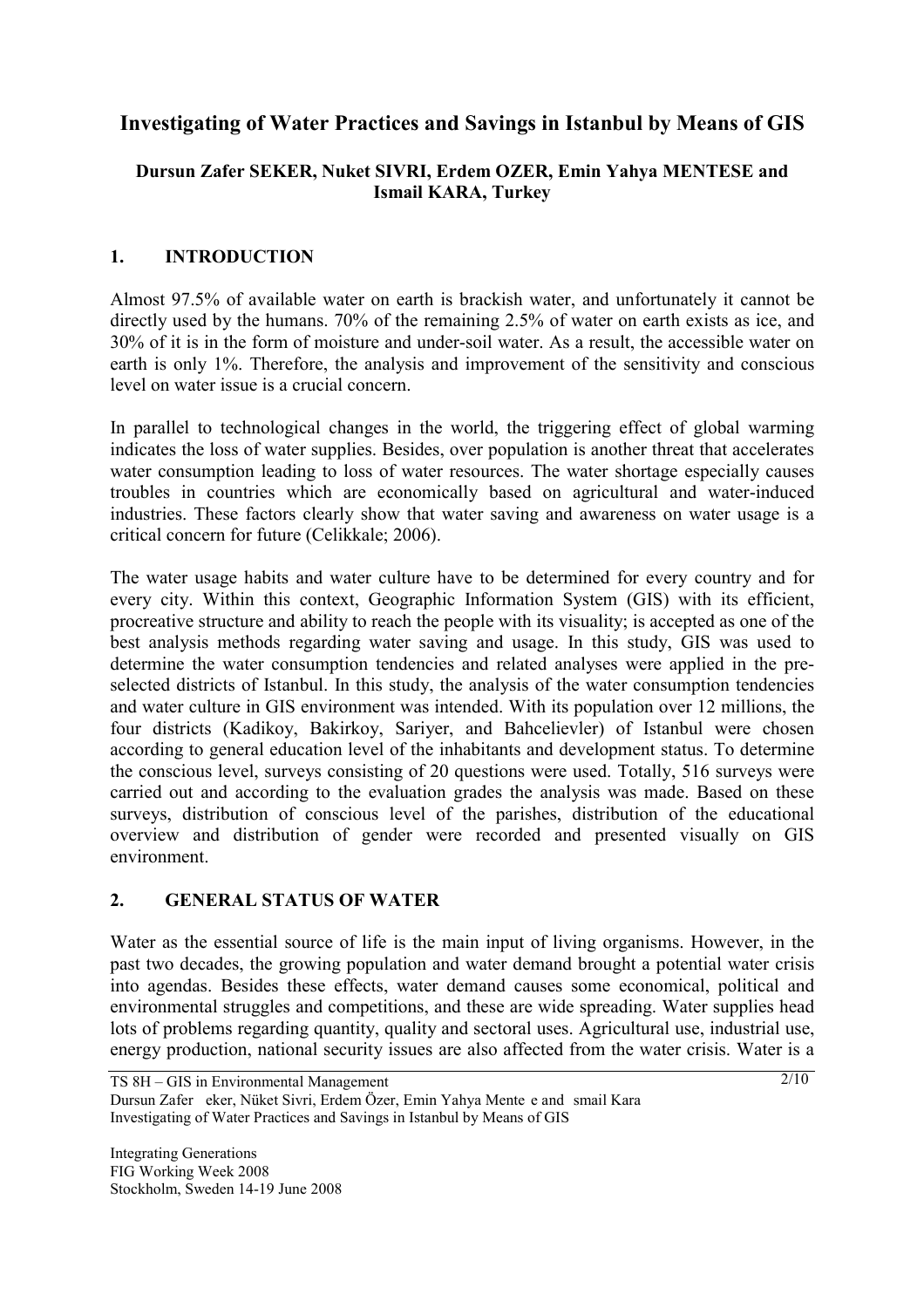renewable source, but the fast consumption of water resources makes it hard in terms of sustainability.

Today, average annual water consumption is about  $800m<sup>3</sup>$  per capita. About 20% of the world's population (1.4 billions people) is facing potable water shortage, and 2.3 billions people are away from healthy water resources. Some estimations state that in year 2025, more than 3 billions of people will face water shortage. According to FAO (1995), in 1995 the water shortage and water stress living population were respectively 29% and 12%; in 2025 these ratios are estimated as 34% and 15%. Moreover, in year 2050, the quantity of the countries facing water problem will increase to 54 and the population that has to live in these conditions will increase to 3.76 billions. This situation shows that in 2050, as the overall population of the world is said to be 9.4 billions, 40% of the world will face water problems (World Health Organization; 1995).

The accessible water on earth is used 70% in agriculture, 22% in industry, 8% in domestic life. In Europe, 33% is used in irrigation, 51% in industry and 16% is used in drinking and general purposes (World Wildlife Fund, 2007).

In order to be a water-rich country, unit water amount per capita must be at least 8.000- 10.000  $m<sup>3</sup>$  annually. As it is 1500  $m<sup>3</sup>$  in Turkey, she cannot be regarded as a water-rich country (World Health Organization; 1995). If no sustainable and rational policies are taken into consideration, Turkey will face serious problems in future. As of today, 33% of the cities and 75% of the rural areas use unhealthy water. Estimating that in 25-30 years time, population will increase to 90-100 millions, only the population growth will cause 37% decrease in water quantity per capita except the agricultural demand. Population in Istanbul increased to 12 millions with the migration especially from the eastern part of the Turkey. Because of that social fact, some ghetto districts with undeveloped infrastructure were formed. In 1981, ISKI (Water and Sewerage Administration of Istanbul) was established and protection of water sources had become the main concern of the administration. According to the strategic plan, simultaneous pollution monitoring system is one of the most important issues. "Protecting and Controlling the Drinking Water Basins Regulation" is set in 2003 and recently revised in 2007 (Istanbul Metropolitan Municipality; 2007). There are 7 surface water reservoirs in Istanbul, 3 in the Anatolian side and 4 in the European side. In order to protect these sources, water must be used more economically and consciously. So in this study, it was attempted to determine how people are aware of the water problem.

# **3. DATA AND METHODOLOGY USED**

GIS is the usage of the computer hardware, software supporting that hardware and geographic data in coordination in order to acquire, process, manage, analyze and visualize geographical information (ESRI, 2007).

GIS is a system that acquires and re-evaluates the information and records of the related environment and depending on the standards, provides the determination of the areas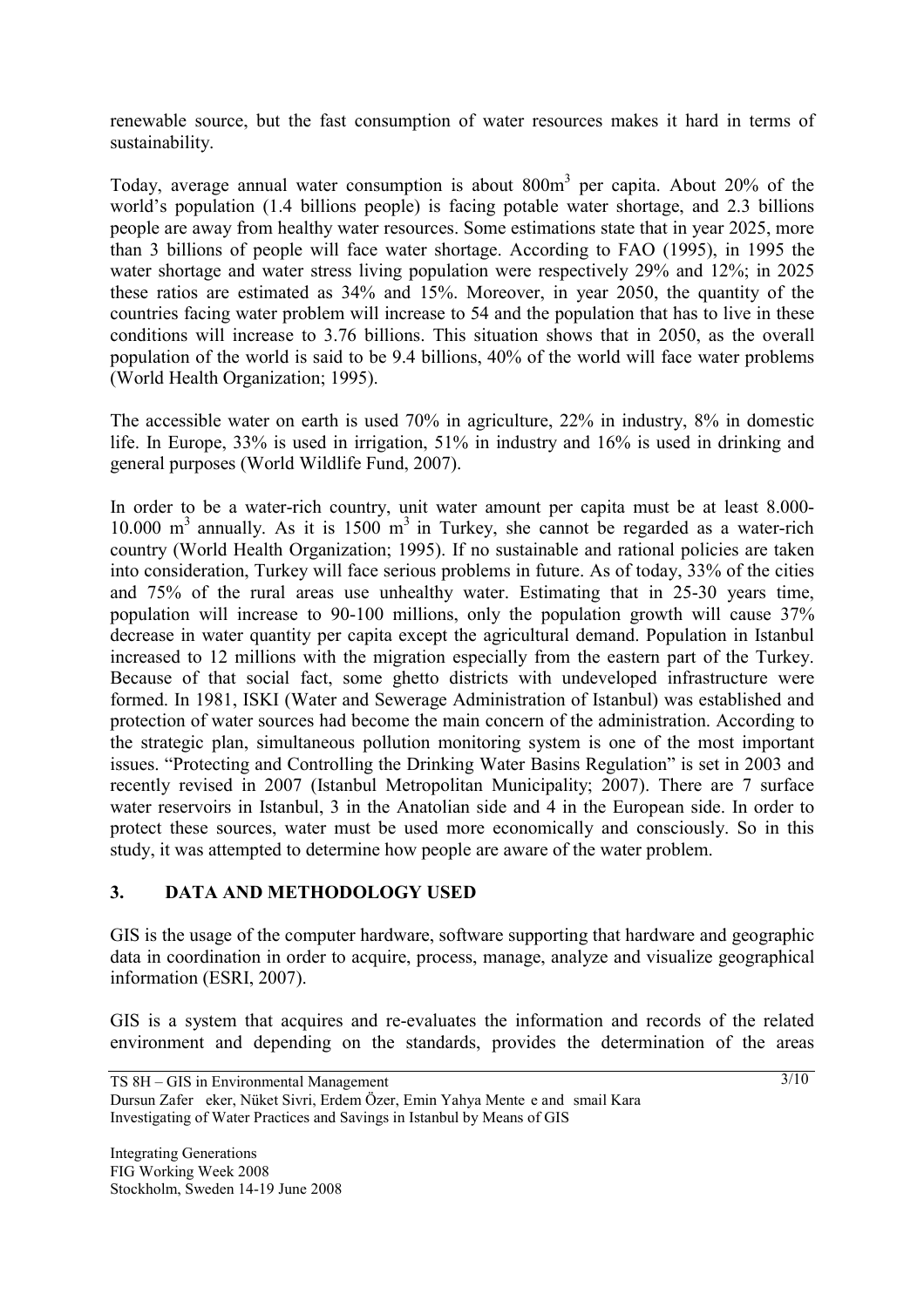belonging to the questioned environment texture, finds the relation between data-sheets about this texture, analyzes the location data, helps the application focused models which evaluates the alternatives causing environmental effect to choose the related data and provides visualization of the questioned location (Huber; 2000).

In this study, for having background information on the water usage habits and water culture in Istanbul, a survey consisting of 20 questions were carried out. While selecting the pilot areas in order to have overall information on Istanbul's tendency, socially and economically different 4 districts (Sariyer, Kadikoy, Bakirkoy, and Bahcelievler) were taken into account (Figure 1). The educational level, age and gender of the subjects were added to the survey as part of the questions. The aim of that was to lighten the correlation between the conscious level and education, age and gender, respectively.

The conducted surveys were evaluated depending on the evaluation chart in which every question had its own mark. Taking these results into account, conscious level intervals were formed and the general conscious level of each selected district and its parishes were gathered. The general evaluation of the surveys is given in Table 1.



**Figure 1.** Location of the selected districts

TS 8H – GIS in Environmental Management Dursun Zafer eker, Nüket Sivri, Erdem Özer, Emin Yahya Mente e and smail Kara Investigating of Water Practices and Savings in Istanbul by Means of GIS

Integrating Generations FIG Working Week 2008 Stockholm, Sweden 14-19 June 2008  $4/10$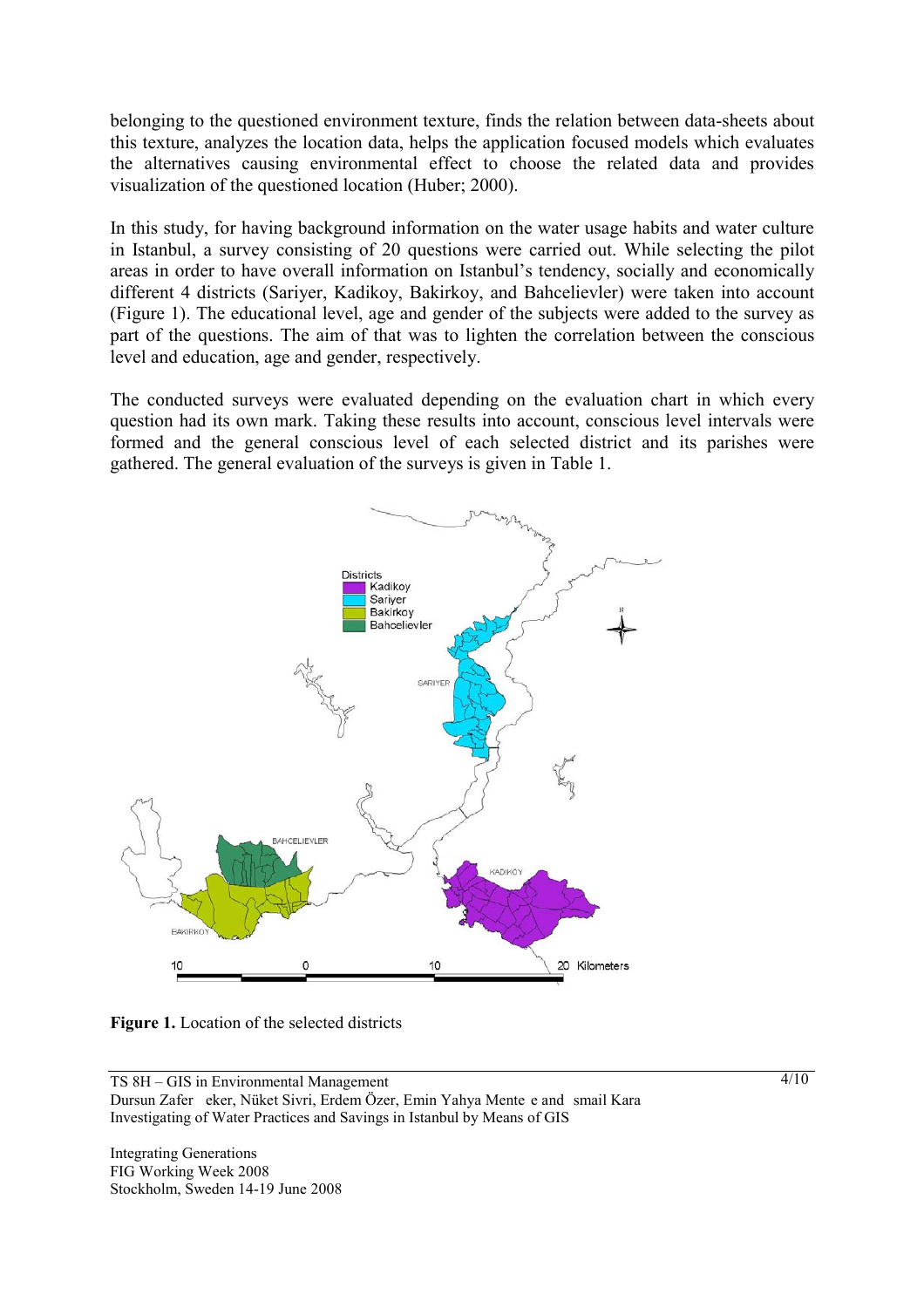|                     | <b>Educational Level</b> |                          |                              |                                    |                                 |                          | Gender                  | <b>Survey</b>   | <b>Consciousness</b> |
|---------------------|--------------------------|--------------------------|------------------------------|------------------------------------|---------------------------------|--------------------------|-------------------------|-----------------|----------------------|
| <b>District</b>     | Parish                   | <b>University</b>        | <b>High</b><br><b>School</b> | <b>Elementary</b><br><b>School</b> | <b>Primary</b><br><b>School</b> | <b>Male</b>              | <b>Female</b>           | <b>Number</b>   | <b>Level</b>         |
|                     | Atakoy 1.                | 7                        |                              | $\overline{4}$                     | 1                               | 5                        | $\,$ 8 $\,$             | 13              | 43                   |
|                     | Atakoy 2-5-6.            | $\overline{4}$           | $\overline{\mathbf{4}}$      | $\mathbf{1}$                       | $\mathbf{0}$                    | $\overline{7}$           | $\overline{\mathbf{3}}$ | $\overline{10}$ | 49                   |
|                     | Atakoy 3-4-11.           | 5                        | $\overline{c}$               | $\overline{c}$                     | $\mathbf{0}$                    | $\overline{c}$           | $\overline{7}$          | $\overline{9}$  | $\overline{47}$      |
|                     | Atakoy 7-8-9-10.         | $\,$ 8 $\,$              | $\overline{c}$               | $\overline{4}$                     | 1                               | $\overline{\mathcal{L}}$ | 12                      | 16              | 45                   |
|                     | Cevizlik                 | $\mathbf{0}$             | $\overline{c}$               | $\overline{7}$                     | $\mathbf{1}$                    | 5                        | 5                       | 10              | 43                   |
|                     | Kartaltepe               | $\overline{20}$          | 21                           | $\sqrt{8}$                         | $\mathbf{1}$                    | 24                       | 33                      | 57              | 42                   |
|                     | Osmaniye                 | 6                        | $\overline{c}$               | $\overline{5}$                     | $\boldsymbol{0}$                | $\overline{\mathbf{3}}$  | 13                      | $\overline{16}$ | $\overline{43}$      |
|                     | Sakizagaci               | 5                        | $\overline{\mathbf{3}}$      | 5                                  | $\overline{2}$                  | 10                       | $\overline{7}$          | 17              | 44                   |
|                     | Yenimahalle              | 8                        | 10                           | 18                                 | 9                               | $\overline{20}$          | $\overline{28}$         | 48              | 42                   |
|                     | Yesilkoy                 | 7                        | 17                           | $\,$ $\,$                          | $\mathbf{0}$                    | 13                       | $\overline{19}$         | 32              | 43                   |
|                     | Yesilyurt                | $\mathbf{1}$             | $\mathbf{0}$                 | $\overline{0}$                     | $\mathbf{0}$                    | $\mathbf{1}$             | $\overline{0}$          | $\mathbf{1}$    | 45                   |
| <b>BAKIRKOY</b>     | Zeytinlik                | $\overline{\mathcal{L}}$ | $\overline{8}$               | $\mathbf{1}$                       | $\mathbf{1}$                    | 5                        | $\overline{9}$          | 14              | 45                   |
|                     | Zuhuratbaba              | 3                        | $\overline{2}$               | $\mathbf{0}$                       | $\mathbf{0}$                    | $\overline{2}$           | $\overline{3}$          | $\overline{5}$  | 40                   |
|                     | <b>SUM</b>               | 78                       | 74                           | 63                                 | 16                              | 101                      | 147                     | 248             | 43.92                |
|                     | Bahcelievler             | 12                       | 5                            | 1                                  | 1                               | 8                        | 14                      | $\overline{22}$ | 46                   |
|                     | Cobancesme               | 3                        | $\boldsymbol{0}$             | $\mathbf{1}$                       | $\overline{2}$                  | $\overline{c}$           | $\overline{4}$          | $\overline{6}$  | 48                   |
|                     | Fevzicakmak              | $\overline{2}$           | $\overline{4}$               | $\boldsymbol{0}$                   | $\mathbf{0}$                    | $\overline{\mathbf{3}}$  | $\overline{3}$          | $\overline{6}$  | 43                   |
|                     | Kocasinan                | $\overline{\mathcal{L}}$ | 1                            | $\boldsymbol{0}$                   | $\mathbf{0}$                    | 3                        | $\overline{2}$          | $\overline{5}$  | 42                   |
| <b>BAHCELIEVLER</b> | Siyavuspasa              | 3                        | 3                            | $\mathbf{0}$                       | $\mathbf{0}$                    | $\overline{c}$           | $\overline{4}$          | 6               | 42                   |
|                     | Soganlı                  | $\boldsymbol{0}$         | $\boldsymbol{0}$             | $\mathbf{1}$                       | $\boldsymbol{0}$                | $\mathbf{1}$             | $\boldsymbol{0}$        | $\mathbf{1}$    | 41                   |
|                     | Sirinevler               | $\overline{4}$           | 5                            | $\mathfrak{Z}$                     | $\overline{c}$                  | 7                        | $\overline{7}$          | 14              | $\overline{42}$      |
|                     | Yenibosna                | 3                        | 11                           | $\overline{c}$                     | $\overline{2}$                  | 9                        | 9                       | $\overline{18}$ | $\overline{45}$      |
|                     | <b>SUM</b>               | 31                       | 29                           | $\bf 8$                            | $\overline{7}$                  | 35                       | 43                      | 78              | 43.63                |
|                     | Acibadem                 | 3                        | $\overline{4}$               | $\overline{\mathbf{3}}$            | $\mathbf{1}$                    | 10                       | $\mathbf{1}$            | $\overline{11}$ | 44                   |
|                     | Ataturk                  | 4                        | $\mathbf{0}$                 | $\overline{2}$                     | $\mathbf{0}$                    | 5                        | $\mathbf{1}$            | $\overline{6}$  | 46                   |
|                     | <b>Barbaros</b>          | $\boldsymbol{0}$         | $\mathbf{0}$                 | $\overline{2}$                     | $\mathbf{0}$                    | $\mathbf{0}$             | $\overline{\mathbf{3}}$ | $\overline{3}$  | 40                   |
|                     | Bostanci                 | 10                       | $\mathbf{0}$                 | $\mathbf{0}$                       | $\overline{2}$                  | $\overline{8}$           | $\overline{4}$          | 12              | 48                   |
|                     | Caferaga                 | 13                       | $\mathbf{0}$                 | $\mathbf{1}$                       | $\mathbf{0}$                    | $\overline{\mathbf{3}}$  | 11                      | 14              | 47                   |
|                     | Fenerbahce               | $\mathbf{1}$             | $\mathbf{0}$                 | $\mathbf{1}$                       | $\mathbf{1}$                    | $\overline{c}$           | $\mathbf{1}$            | $\overline{3}$  | 46                   |
|                     | Goztepe                  | $\mathbf{1}$             | $\mathbf{0}$                 | $\mathbf{0}$                       | $\mathbf{1}$                    | $\boldsymbol{0}$         | $\overline{2}$          | $\overline{2}$  | $\overline{43}$      |
|                     | Icerenkoy                | 3                        | $\mathbf{0}$                 | $\mathbf{0}$                       | 7                               | $\boldsymbol{0}$         | $\overline{10}$         | 10              | 40                   |
|                     | Inonu                    | $\overline{2}$           | $\overline{4}$               | 5                                  | $\overline{\mathbf{3}}$         | $\overline{4}$           | 11                      | 15              | 43                   |
|                     | Kayisdagi                | $\mathbf{0}$             | 5                            | $\boldsymbol{0}$                   | $\overline{\mathbf{3}}$         | $\overline{2}$           | $\sqrt{6}$              | 8               | 38                   |
|                     | Kucukbakkalkoy           | $\overline{0}$           | $\mathbf{0}$                 | $\overline{0}$                     | $\overline{5}$                  | $\mathbf{0}$             | $\overline{9}$          | $\overline{9}$  | $\overline{37}$      |
|                     | Osmanaga                 | 1                        | $\mathbf{0}$                 | $\mathbf{0}$                       | $\mathbf{0}$                    | $\boldsymbol{0}$         | $\mathbf{1}$            | $\overline{0}$  | 46                   |
| <b>DIKOY</b>        | Sahrayicedit             | 1                        | $\mathbf{0}$                 | $\boldsymbol{0}$                   | $\mathbf{0}$                    | 0                        | 1                       | $\mathbf{1}$    | 44                   |
|                     | Yenisahra                | $\boldsymbol{0}$         | $\boldsymbol{0}$             | $\mathbf{1}$                       | $\overline{2}$                  | $\mathbf{0}$             | $\overline{\mathbf{3}}$ | $\mathfrak{Z}$  | 44                   |
| KA.                 | <b>SUM</b>               | 39                       | 16                           | 17                                 | 25                              | 34                       | 63                      | 97              | 43.29                |
| <b>SARIYER</b>      | Buyukdere                | $\overline{2}$           | $\overline{6}$               | $\mathbf{1}$                       | $\mathbf{1}$                    | 5                        | $\overline{5}$          | $\overline{10}$ | 43                   |
|                     | Cumhuriyet               | $\mathbf{1}$             | $\overline{0}$               | $\overline{0}$                     | $\overline{0}$                  | $\overline{0}$           | $\mathbf{1}$            | $\overline{1}$  | $\overline{43}$      |
|                     | Istinye                  | $\overline{2}$           | $\overline{2}$               | $\boldsymbol{0}$                   | $\overline{\mathbf{3}}$         | 5                        | $\sqrt{2}$              | $\overline{7}$  | 41                   |
|                     | Kirecburnu               | $\overline{0}$           | 11                           | $\overline{6}$                     | 10                              | 7                        | 20                      | $\overline{27}$ | 40                   |
|                     | Kocatas                  | 10                       | $\boldsymbol{0}$             | $\overline{0}$                     | $\boldsymbol{0}$                | 6                        | $\overline{4}$          | $\overline{10}$ | $\overline{45}$      |
|                     | Maden                    | 1                        | 1                            | $\overline{2}$                     | $\boldsymbol{0}$                | 4                        | $\boldsymbol{0}$        | $\overline{4}$  | 45                   |
|                     | Resitpasa                | $\overline{8}$           | $\boldsymbol{0}$             | $\overline{0}$                     | $\boldsymbol{0}$                | $\overline{2}$           | $\overline{6}$          | $\sqrt{8}$      | 38                   |
|                     | Rumelikavagi             | $\overline{0}$           | 1                            | $\overline{0}$                     | $\boldsymbol{0}$                | $\boldsymbol{0}$         | 1                       | $\mathbf{1}$    | $\overline{35}$      |
|                     | Sariyer Merkez           | $\overline{9}$           | $\overline{\mathbf{3}}$      | $\overline{4}$                     | $\overline{4}$                  | 10                       | $\overline{10}$         | $\overline{20}$ | 43                   |
|                     | Tarabya                  | $\overline{2}$           | 1                            | $\overline{0}$                     | $\boldsymbol{0}$                | 1                        | $\overline{2}$          | $\mathfrak{Z}$  | 46                   |
|                     | Yenikoy                  | $\overline{2}$           | $\overline{0}$               | $\overline{0}$                     | $\boldsymbol{0}$                | $\mathbf{1}$             | $\mathbf{1}$            | $\overline{2}$  | 40                   |
|                     | $\mathbf{SUM}$           | 37                       | $\overline{25}$              | 13                                 | 18                              | 41                       | $\overline{52}$         | 93              | 41.73                |

#### **Table 1.** General evaluation of the districts

TS 8H – GIS in Environmental Management

Dursun Zafer eker, Nüket Sivri, Erdem Özer, Emin Yahya Mente e and smail Kara Investigating of Water Practices and Savings in Istanbul by Means of GIS

Integrating Generations FIG Working Week 2008 Stockholm, Sweden 14-19 June 2008  $5/10$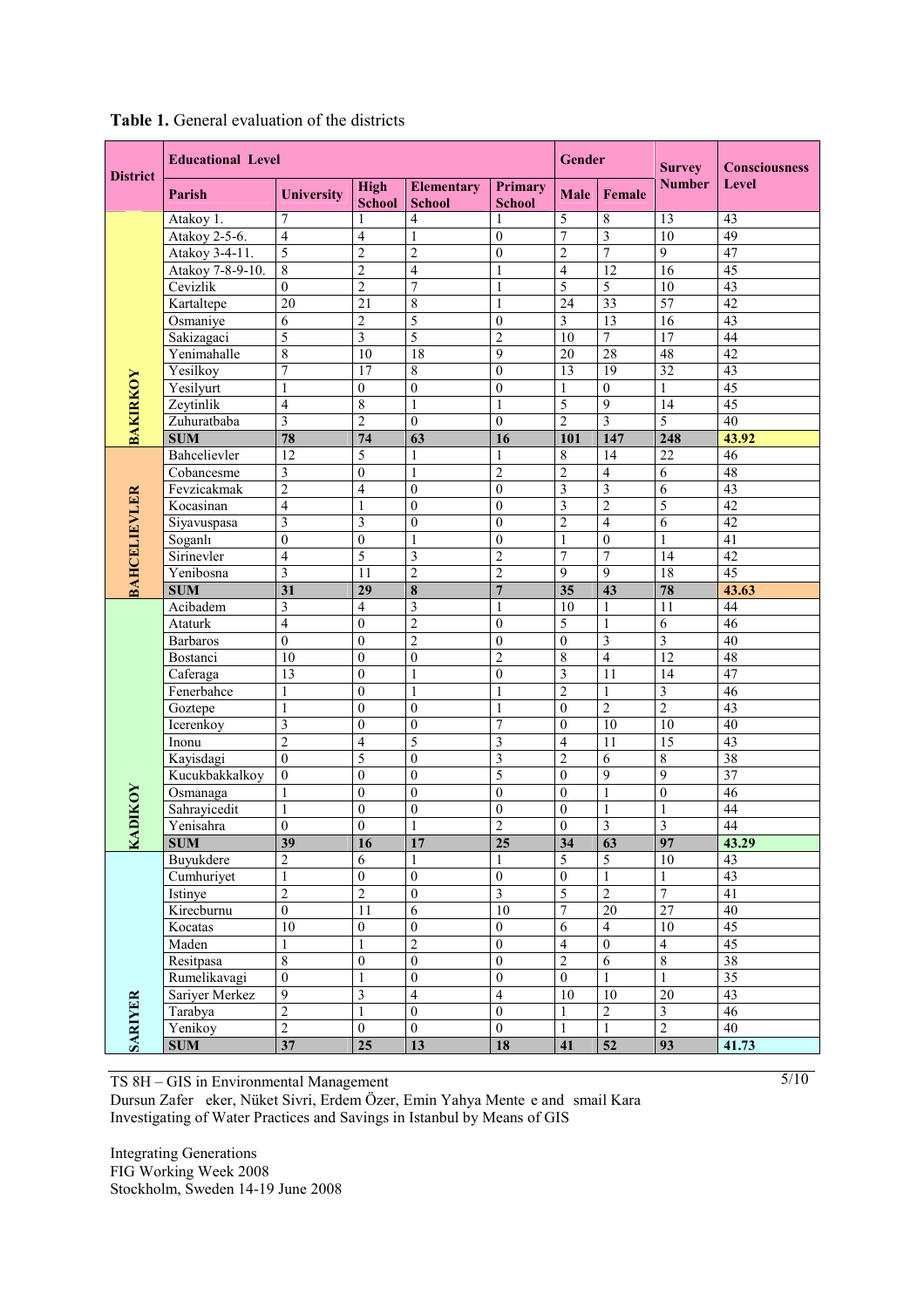Figure 2 indicates the relationship between the conscious level and the gender of the inhabitants according to the survey result. In this figure, the pie-chart displays the gender distribution and sizes of the charts represent the number of participants in the parishes. Thus, bigger chart indicates the larger amount of survey carried out in the related parishes. If there is no chart in the parishes, it means that no surveys were conducted in that parish. When the relation is examined based on the gender, it can be said that the conscious level of male participants is generally higher than females' on the selected districts.



Figure 2. Presentation of conscious level and gender in the selected districts

Figure 3 presents the relationship between the conscious level and educational level of participants for each parish. It is clearly seen that the conscious level gets higher parallel to the educational level.

### **4. RESULTS AND CONCLUSIONS**

As the water shortage gets more critical especially in the mega cities like Istanbul, the importance of the education level comes upfront. As it was aimed to obtain the conscious levels in this study, it can be clearly seen that conscious levels are relatively better in highly educated locations as the main identification. Additionally, when Bahcelievler district is examined it will be seen that, the amount of university based subjects and the education campaigns carried out in lower degree schools have increased the conscious level average. Besides, it is seen that male subjects in this project seems to have higher conscious level than the females (Table 2). Although the number of female subjects is more than males and are the main water consumers regarding the social structure in Turkey as they mostly act as housewives, to have a lower conscious level of water usage, must be questioned.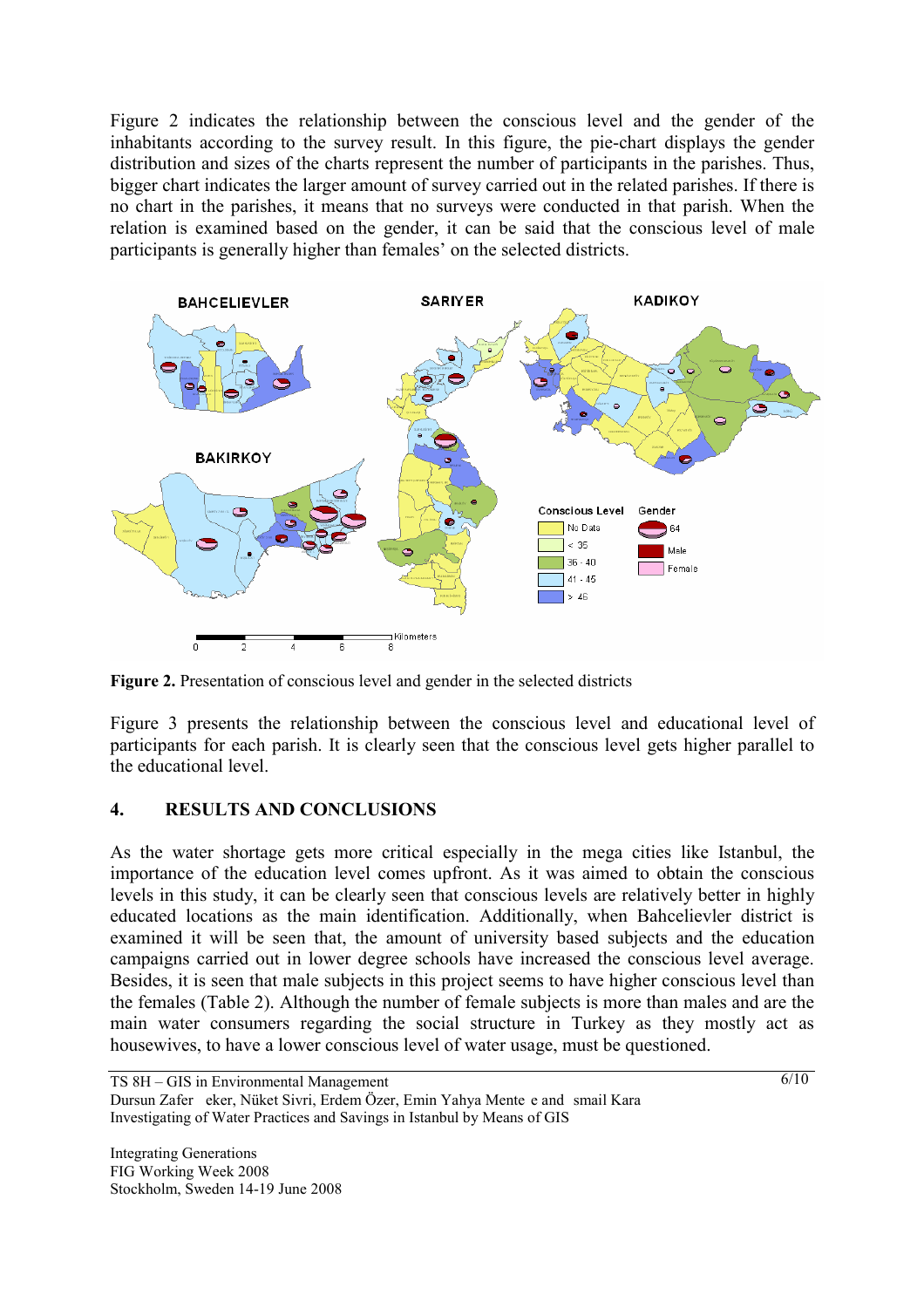

**Figure 3.** Presentation of conscious level and educational level in the selected districts

| <b>District</b>     | <b>Conscious</b><br><b>Levels</b> I<br>depending on Gender |               | <b>Conscious</b><br><b>Levels</b><br><b>Education</b> |                                    | depending<br>on    |                   | <b>District</b> |  |
|---------------------|------------------------------------------------------------|---------------|-------------------------------------------------------|------------------------------------|--------------------|-------------------|-----------------|--|
|                     | <b>Male</b>                                                | <b>Female</b> | <b>Primary</b><br><b>School</b>                       | <b>Elementary</b><br><b>School</b> | <b>High School</b> | <b>University</b> | <b>Average</b>  |  |
| <b>Bakirkov</b>     | 44.87                                                      | 43.26         | 39.72                                                 | 43.04                              | 44.79              | 44.42             | 43.92           |  |
| <b>Bahcelievler</b> | 43.11                                                      | 44.06         | 41.13                                                 | 42.17                              | 43.00              | 46.29             | 43.63           |  |
| <b>Kadikoy</b>      | 44.53                                                      | 42.63         | 40.67                                                 | 41.12                              | 42.48              | 46.20             | 43.29           |  |
| <b>Sariyer</b>      | 41.88                                                      | 41.57         | 40.71                                                 | 39.78                              | 42.41              | 42.29             | 41.73           |  |
| Average             | 43.60                                                      | 42.88         | 40.56                                                 | 41.53                              | 43.17              | 44.80             | 43.14           |  |

**Table 2.** General Evaluation of the Surveys

One of the problems that were encountered during this study was that the surveys were not quite efficient as expected. Because of time and personnel limitation, surveys were carried out in limited areas which effected the data distribution. Besides, incomplete surveys caused some discrepancies such as the inequality at the total number of participants found from gender and education data. But in spite of these facts, it can be said that the study fits the needs as it can clearly state the importance of the education and the water usage consciousness. Furthermore, it was observed that GIS is an efficient tool for conducting such studies. These maps which are produced to determine the conscious level can also be used to pull these levels higher.

In order to carry out such a project in a healthier manner and more efficiently, the data acquisition step must be handled more comprehensively. To obtain more accurate results, the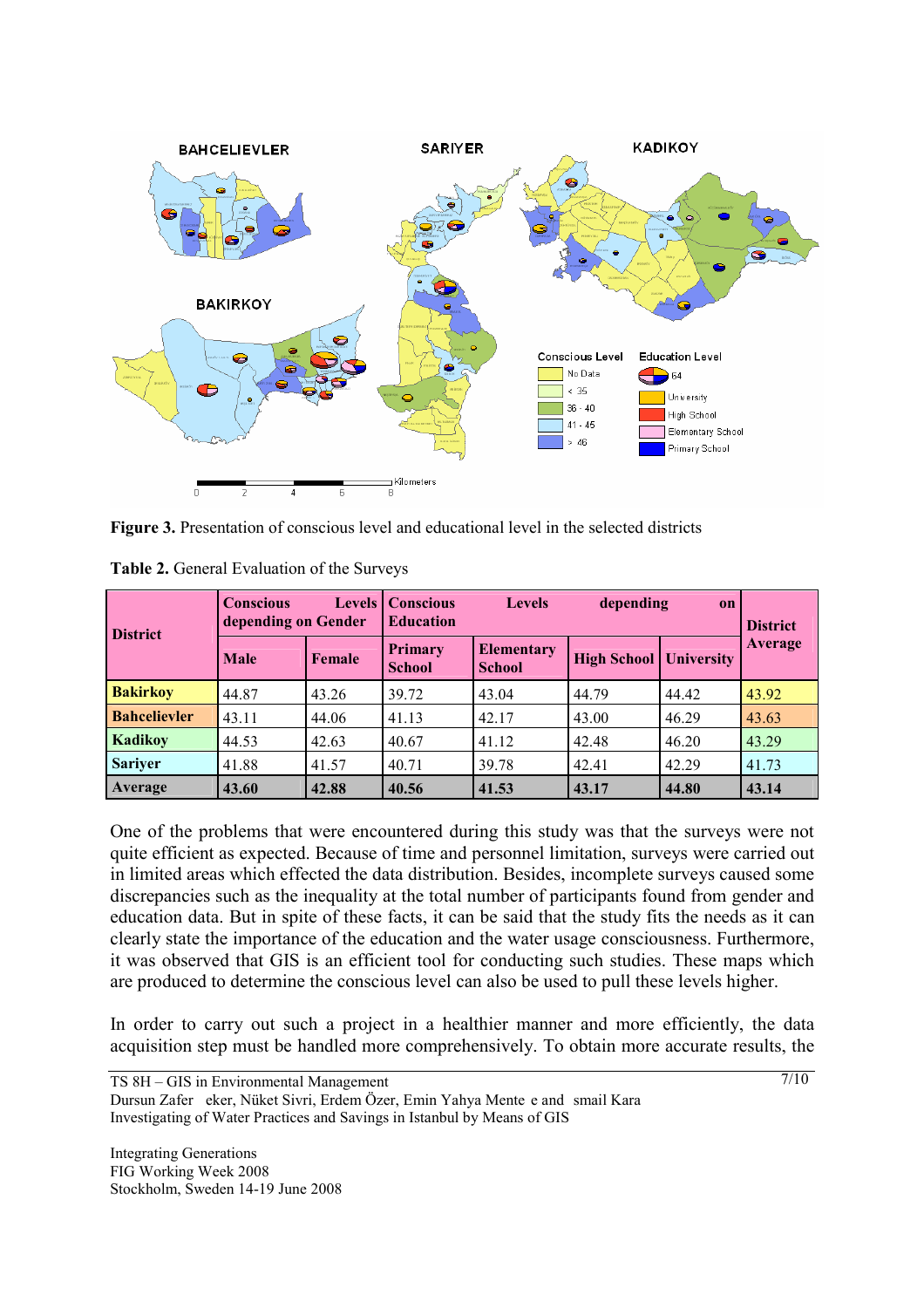surveys that can expose the social structure must be designed and they have to be carried out by professionals of the subject of concern and statistical evaluation must be made.

Lastly in order to increase the awareness on water uses, the local authorities, municipalities, universities and NGOs have to come up with permanent, future oriented ideas and projects in co-operation. Changing the current situation into a hopeful future is up to this alliance.

## **REFERENCES**

Celikkale, M.S. (2006), The Potential and Usage of Drinking Water in the World and in Turkey (In Turkish), World Water Day, Invited Speaker, Istanbul.

ESRI, (2007), http://www.gis.com/whatisgis/index.html

Huber, W. (2000) Introduction to GIS,

http://www.quantdec.com/SYSEN597/intro/frame.htm

Istanbul Metropolitan Municipality (2007) Istanbul Metropolitan Municipality Strategic

Plan 2007-2011, http://www1.ibb.gov.tr/IBB/DocLib/pdf/stratejikplan/stratejikplan2.pdf

WHO, (1995) World Health Report, http://www.who.int/whr/1995/en/index.html

World Wildlife Fund, (2007) Water in the World (In Turkish), http://www.wwf.org.tr/su/yasamin-oezue-su/

### **BIOGRAPHICAL NOTES**

**Prof. Dr. Dursun Zafer eker** is graduated from Istanbul Technical University Department of Geodesy and Photogrammetry in 1985. He has completed MSc in 1988 and PhD in 1993 from the same department. He is currently working in the same department.

**Assist. Prof. Nüket Sivri** is graduated in 1990 as Biologist the she has completed her MSc in Marine Sciences in 1993 and PhD in 1999 from Karadeniz Technical University. She is currently working at the Istanbul University, Department of Environmental Engineering.

**Research Assistant Erdem Özer,** born in 1984. Graduated in 2007 as Geodesy and Photogrammetry Engineer from Istanbul Technical University. He is still continuing his MSc education in Geomatics Engineering. He is currently working as Research Assistant at the Department of Geodesy and Photogrammetry of HacettepeUniversity since 2007.

Eng. Emin Yahya Mente e, born in 1984. Graduated in 2007 as Geodesy and Photogrammetry Engineer from Istanbul Technical University. Since then continuing his education in Geomatics Engineering MSc Programme.

**Eng. smail Kara,** born in 1982. Graduated in 2008 as Geodesy and Photogrammetry Engineer from Istanbul Technical University. Since then continuing his education in Geomatics Engineering MSc Programme.

TS 8H – GIS in Environmental Management

Dursun Zafer eker, Nüket Sivri, Erdem Özer, Emin Yahya Mente e and smail Kara Investigating of Water Practices and Savings in Istanbul by Means of GIS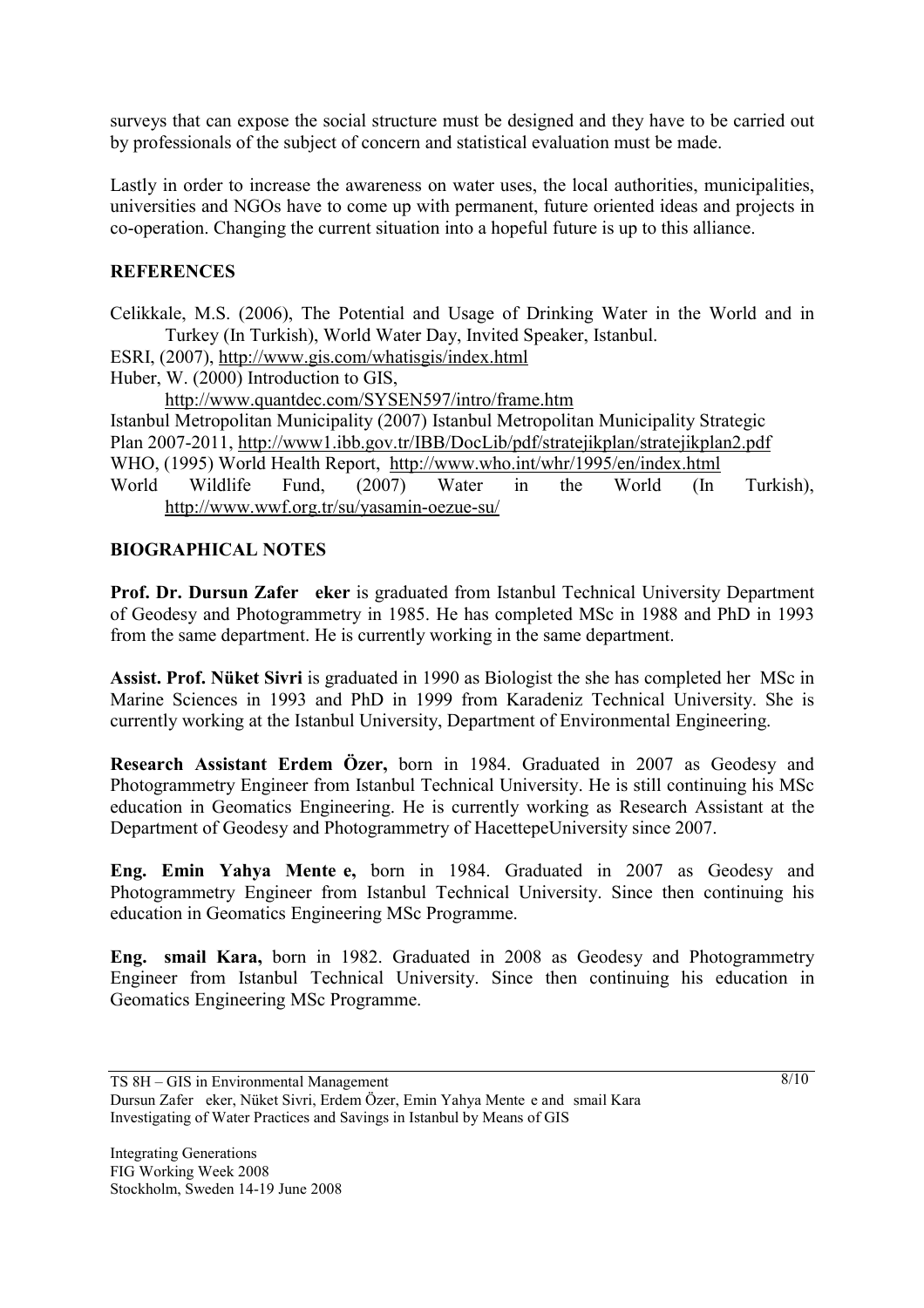#### **CONTACTS**

Prof. Dr. Dursun Zafer Seker Istanbul Technical University, Geodesy and Photogrammetry Dept. 34469 – Maslak, Ayazaga Campus Istanbul **TURKEY** Tel: +90 212 285 37 55 Fax: +90 212 285 65 87 E-mail: dzseker@ins.itu.edu.tr Web site: http://atlas.cc.itu.edu.tr/~seker/

Associate Professor Nuket Sivri Istanbul University, Environmental Engineering Dept. 34320 – Avcilar, Avcilar Campus Istanbul **TURKEY** Tel: +90 212 473 70 70 / 17651 Fax: +90 212 473 71 80 E-mail: sivrin@yahoo.com Web site: http://www.nuketsivri.com

Research Assistant Erdem Ozer Hacettepe University, Geodesy and Photogrammetry Dept. 06800 – Beytepe Ankara TURKEY Tel: +90 312 297 68 85 Fax: +90 312 297 68 85 E-mail: ozerer@hacettepe.edu.tr Web site: http://geomatik.hacettepe.edu.tr/Erdem\_Ozer.html

Eng. Emin Yahya Mentese Istanbul Technical University, Surveying Techniques Division Project Room 34469 – Maslak, Ayazaga Campus Istanbul **TURKEY** Tel: +90 212 285 66 59 Fax: + 90 212 285 66 59 E-mail: mentesee@hotmail.com

Eng. Ismail Kara Kartal Courthouse Construction Site 34860 – Kartal

TS 8H – GIS in Environmental Management Dursun Zafer eker, Nüket Sivri, Erdem Özer, Emin Yahya Mente e and smail Kara Investigating of Water Practices and Savings in Istanbul by Means of GIS

Integrating Generations FIG Working Week 2008 Stockholm, Sweden 14-19 June 2008  $9/10$